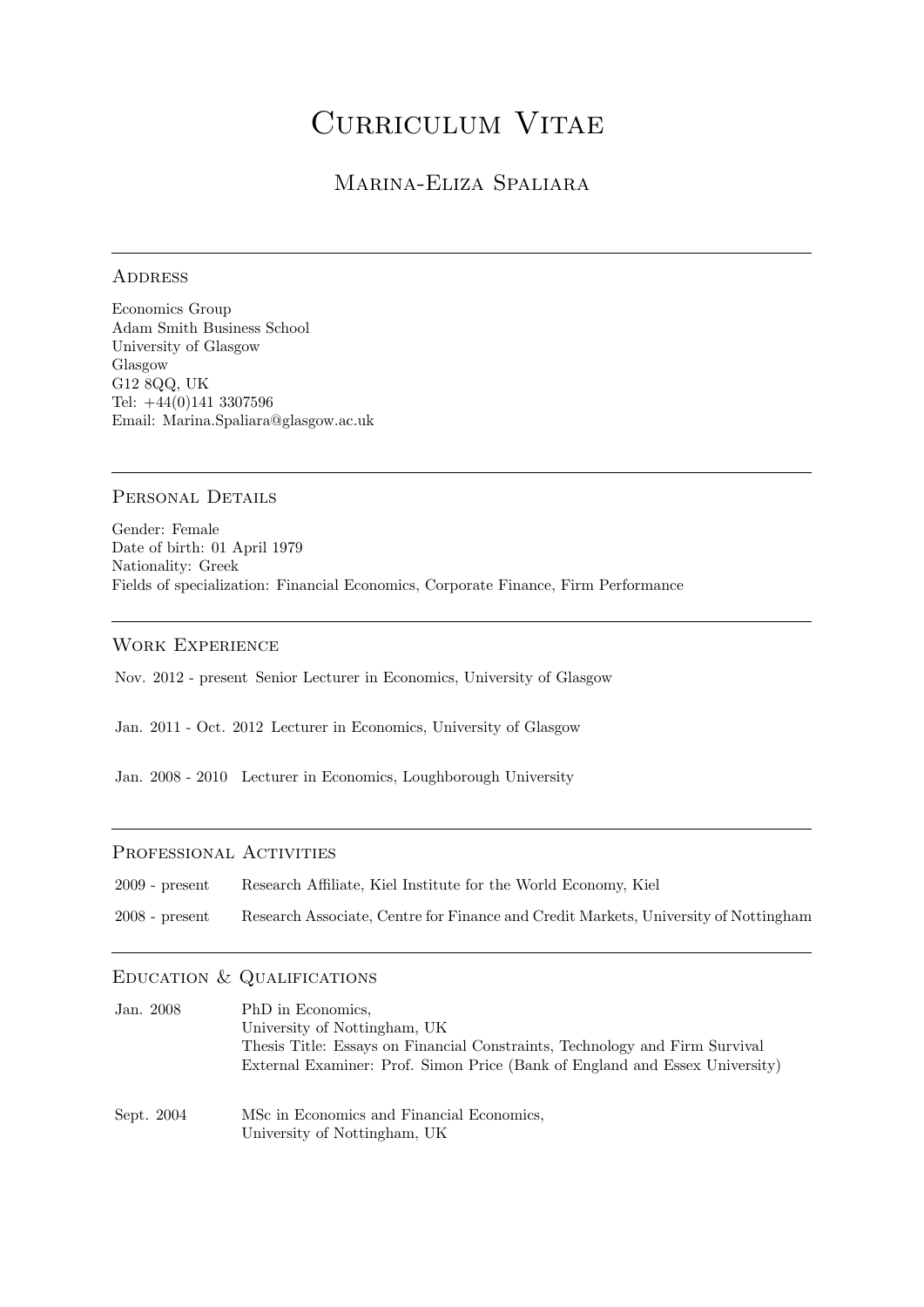## **PUBLICATIONS**

"Bank Shocks and Firm Performance: New Evidence from the Sovereign Debt Crisis" (with Luisa Farinha and Serafeim Tsoukas) accepted for publication in Journal of Financial Intermediation

"Export Market Exit, Financial Pressure and the Crisis" (with Holger Görg) Journal of Banking and Finance 87, 150-163, 2018

"Corporate Failures and the Denomination of Corporate Bonds: Evidence from Emerging Asian Economies over two Financial Crises" Journal of International Financial Markets, Institutions and Money. 46, 84- 97, 2017

"To What Extent Does the Interest Burden Affect Firm Survival? Evidence from a Panel of UK Firms during the Recent Financial Crisis" (with Alessandra Guariglia and Serafeim Tsoukas) Oxford Bulletin of Economics and Statistics 78, 576–594, 2016

"Firm Survival, Uncertainty and Financial Frictions: Is there a Financial Uncertainty Accelerator?" (with Joseph Byrne and Serafeim Tsoukas) Economic Inquiry 54, 375–390, 2016

"Financial Health, Exports, and Firm Survival: A Comparison of British and French Firms" (with Holger Görg) Economica 81, 419-444, 2014

"Exporters in the Financial Crisis" (with Holger Görg) National Institute Economic Review, 228, R49-R57, 2014

"Market Implied Ratings and Financing Constraints: Evidence from US firms" (with Serafeim Tsoukas) Journal of Business Finance and Accounting, 41, 242-269, 2014

"What Matters for Corporate Failures in Asia? Exploring the Role of Firm-Specific Characteristics during the Asian Crisis" (with Serafeim Tsoukas) Structural Change and Economic Dynamics, 26, 83-96, 2013

"Volatility, Financial Constraints, and Trade" (with Maria Garcia-Vega and Alessandra Guariglia) International Review of Economics and Finance 21, 57-76, 2012

"Financial Frictions and the K/L ratio in UK Manufacturing" Economics Letters 112, 23-25, 2011

"Do Financial Factors Affect the Capital-Labour Ratio? Evidence from UK Firm-Level Data" Journal of Banking and Finance 33, 1932-1947, 2009

## Research-based policy analysis and commentaries

"Export-market Exit During the Crisis: Evidence from the UK" (with Holger Görg), (Sept. 2013) VoxEU

## Book Reviews

"The Regulation of International Financial Markets" World Economy, 2007

"Multilateralism or Regionalism? Trade Policy Options for the European Union" Journal of Contemporary European Research, 2007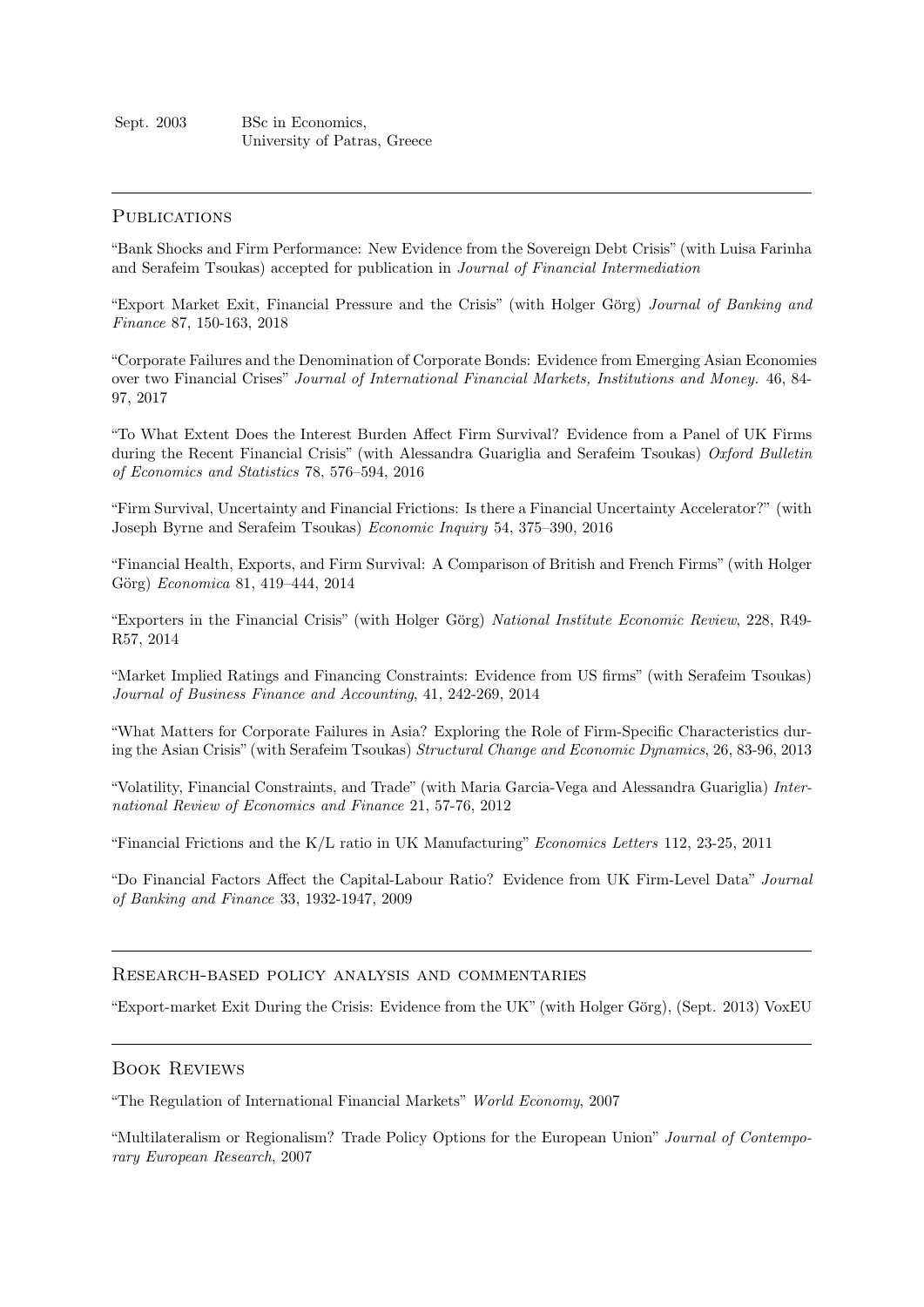## Teaching Experience

Corporate Finance and Investment (MSc): University of Glasgow

Financial Services (MSc): University of Glasgow

Financial Markets and Corporate Finance (Senior Honours): University of Glasgow

Financial Markets and Asset Pricing (Senior Honours): University of Glasgow

Asset Management and Derivatives (MSc): Loughborough University

Financial Economics and Corporate Finance (Yr 3): Loughborough University

#### Research Grants

#### Awarded-Principal Investigator

"Bank Credit Supply and Firms' Decisions", Academic Returners Research Grant, £5,580, 2018

"Firm Behaviour and Banking Relationships", Academic Returners Research Grant, £5,500, 2015

"Globalisation and Exports During the Recent Financial Crisis", Adam Smith Research Foundation, £1,200, 2014

"Workshop Grant" - awarded by SIRE to organize a one-day workshop at Glasgow University, £8,000, 2012

"Financial health, exports, and firm survival", Carnegie Trust, £1000, 2011

"Financial health, exports, and firm survival", COST ISO701 - European Cooperation in Science and Technology, £1,200, 2011

"UK Firms' Survival Prospects Under the Current Economic Crisis" British Academy Small Research Grants, £3,500 (co-investigator Prof. Alessandra Guariglia), 2010

"Firms' Decision to Exit the Export Market", COST ISO701 - European Cooperation in Science and Technology, £900, 2009

#### Supervisor-led PhD Scholarship

College of Social Sciences (CoSS) PhD Scholarship, £55,848, 2018

## OTHER AWARDS AND PRIZES

Conference Grant - awarded by SIRE to present at the 2012 EEA-ESEM Conference and the 2012 RES Conference

Conference Grant - awarded by the British Academy to present at the 2011 EARIE Conference

Conference Grant - awarded by SIRE to present at the 2011 EEA-ESEM Conference and the 2011 RES Conference

ERASMUS Teacher Mobility Grant - awarded by British Council to visit Athens University of Economics and Business, 2010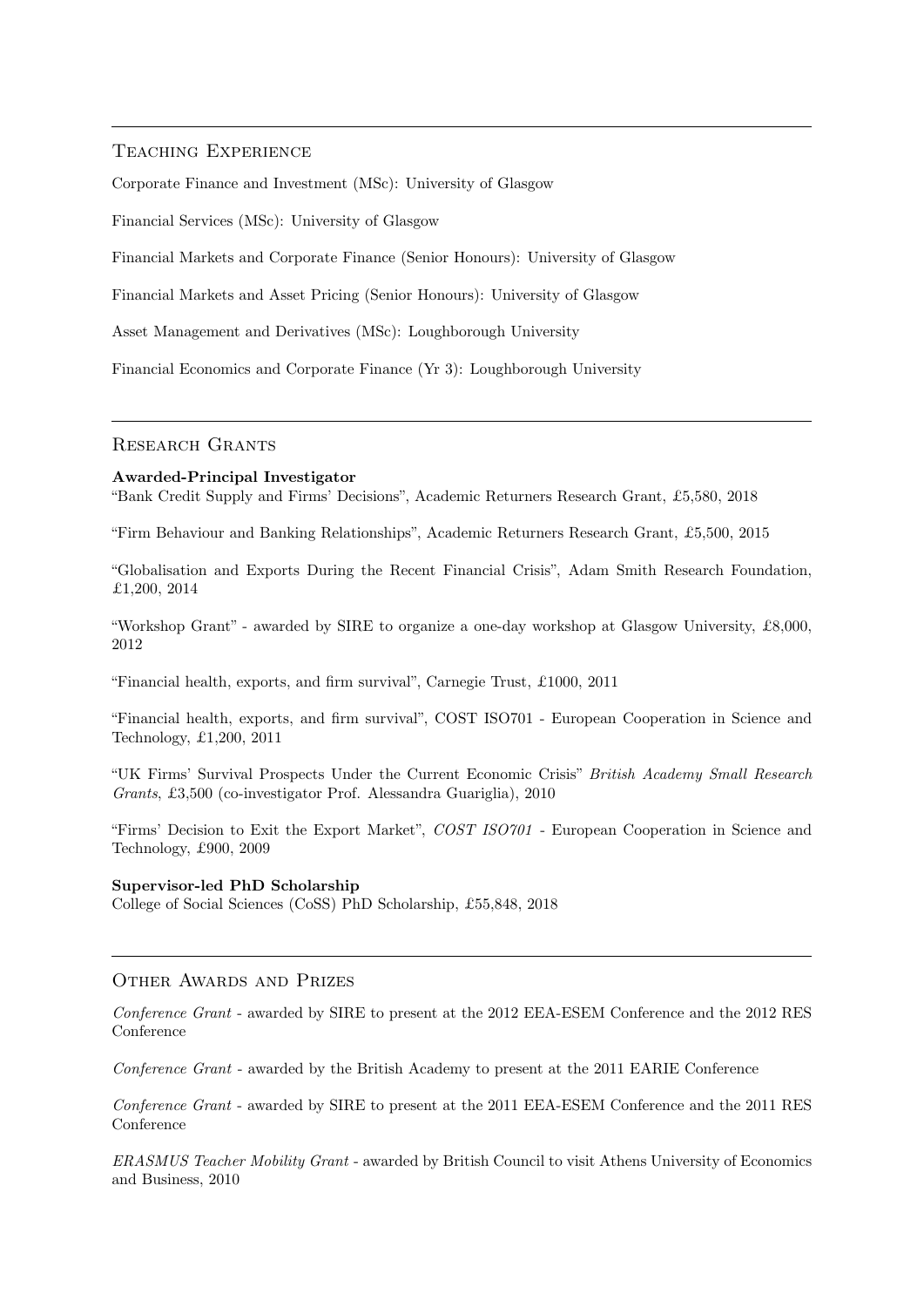RES Travel Prize - awarded by the Royal Economic Society to present at the 2007 Money Macro & Finance Conference

Research Scholarship - European Union, awarded by the International Office, University of Nottingham, 2004-2007

## PHD SUPERVISION

## Current PhD Students

Paul Lavery, College of Social Sciences (CoSS) PhD Scholarship Christiana Sintou Kulnicha Meechaiyo Timo Hummel

## Completed PhD Students

Xiao Zhang, Assistant Professor at Nankai University - School of Finance

## Invited Seminars & Workshops

Bank of Portugal, September 2018

Bank of Serbia, June 2017

University of Edinburgh-SIRE workshop, October 2013

University of Stirling, May 2013

University of Glasgow-Finance Workshop, April 2013

Kiel Institute for the World Economy, November 2013

Bank of Greece, April 2013

Bank of England, February 2012

University of Leicester, October 2012

Kiel Institute for the World Economy, October 2010

Durham Business School, December 2009

Kiel Institute for the World Economy, October 2009

Department of Economics, University of Patras, May 2009

Office for National Statistics, Virtual Microdata Laboratory Quarterly Workshop on Firms' Investment Decisions, May 2007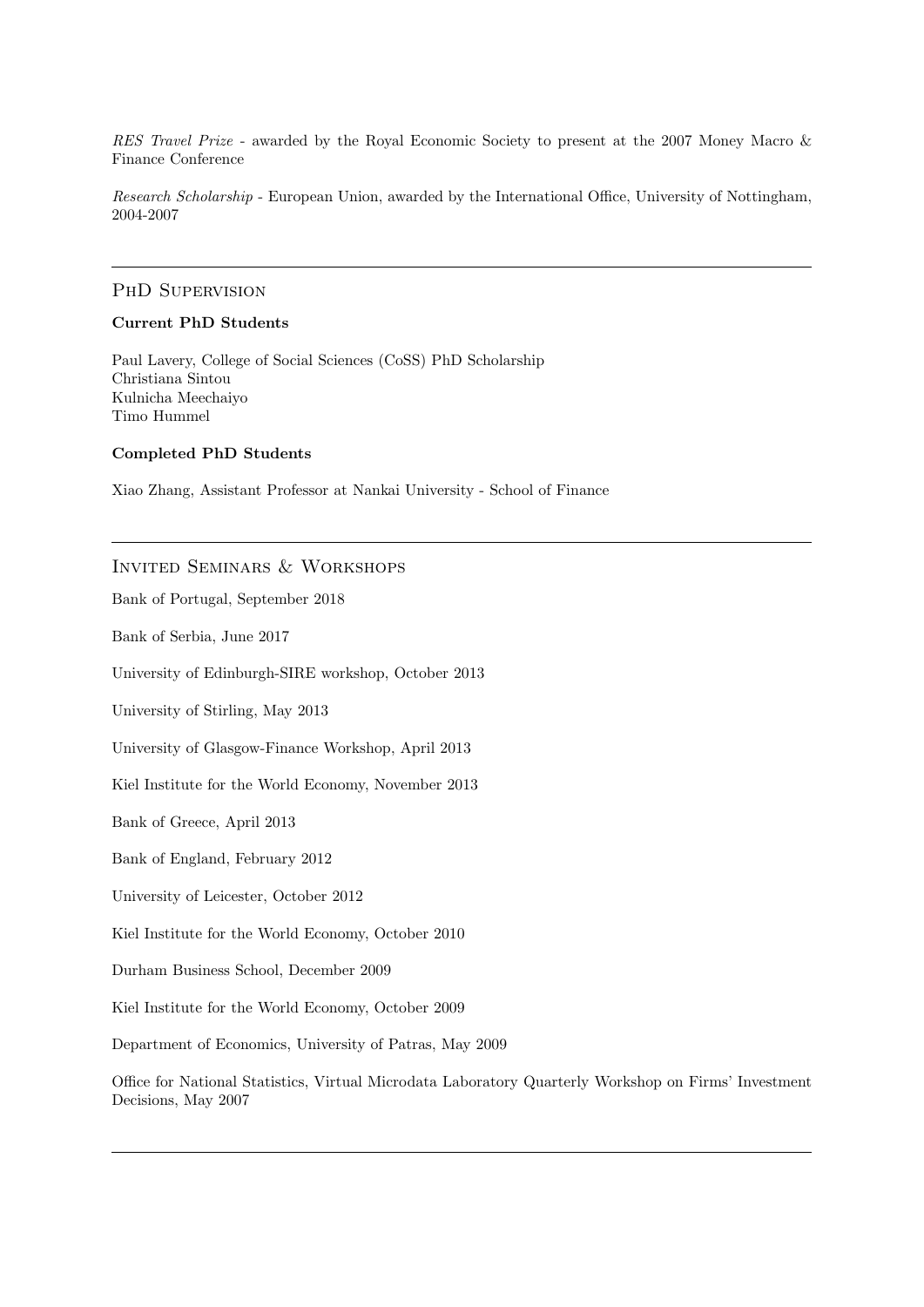## CONFERENCE PRESENTATIONS

 $33^{rd}$  Annual Congress of the European Economic Association, Cologne, August 26-30, 2018

2018 Ioannina Meeting on Applied Economics and Finance, Corfu, June 20-22, 2018

2018 International Conference on Macroeconomic Analysis and Finance, May 25-27, 2018

European Association for Research in Industrial Economics Annual Conference, Maastricht, August 31– September 2, 2017

 $32^{nd}$  Annual Congress of the European Economic Association, Lisbon, August 21-24, 2017

2016 Ioannina Meeting on Applied Economics and Finance, Corfu, June 26-30, 2016

 $15<sup>th</sup>$  Annual Conference of the European Trade Study Group, University of Birmingham, September 12-14, 2013

 $45<sup>rd</sup>$  Money Macro and Finance Research Group Annual Conference, Queen Mary University of London, September 11-13, 2013

 $66$ <sup>th</sup> CESifo Delphi-Conference on SThe Economics of Firm ExportingT, April 26-27, 2013

66th European Meeting of the Econometric Society, University of Malaga, August 24-31, 2012

 $43<sup>rd</sup>$  Money Macro and Finance Research Group Annual Conference, University of Birmingham, September 15-17, 2011

38<sup>th</sup> European Association for Research in Industrial Economics Annual Conference, Stockholm School of Economics, September 1-3, 2011

 $65<sup>th</sup>$  European Meeting of the Econometric Society, University of Oslo, August 25-29, 2011

 $42^{nd}$  Money Macro and Finance Research Group Annual Conference, Cyprus University of Technology, September 1-3, 2010

Midwest Finance Association Conference, Las Vegas, February 25-27, 2010

 $2^{nd}$  ESRC Development Economics Conference, University of Manchester, January 20-22, 2010

11<sup>th</sup> Annual Conference of the European Trade Study Group, University of Rome Tor Vergata, September 10-12, 2009

 $36<sup>th</sup>$  European Association for Research in Industrial Economics Annual Conference, University of Ljubljana, September 3-5, 2009

 $64<sup>th</sup>$  European Meeting of the Econometric Society, Barcelona Graduate School of Economics, August 23-27, 2009

Royal Economic Society Annual Conference, University of Surrey, April 20-22, 2009

40th Money Macro and Finance Research Group Annual Conference, Birkbeck College, September 10-12, 2008

 $23^{rd}$  Annual Congress of the European Economic Association, Universita Bocconi, August 27-31, 2008

7 th European Economics and Finance Society Annual Conference, University of Prague, May 22-25, 2008